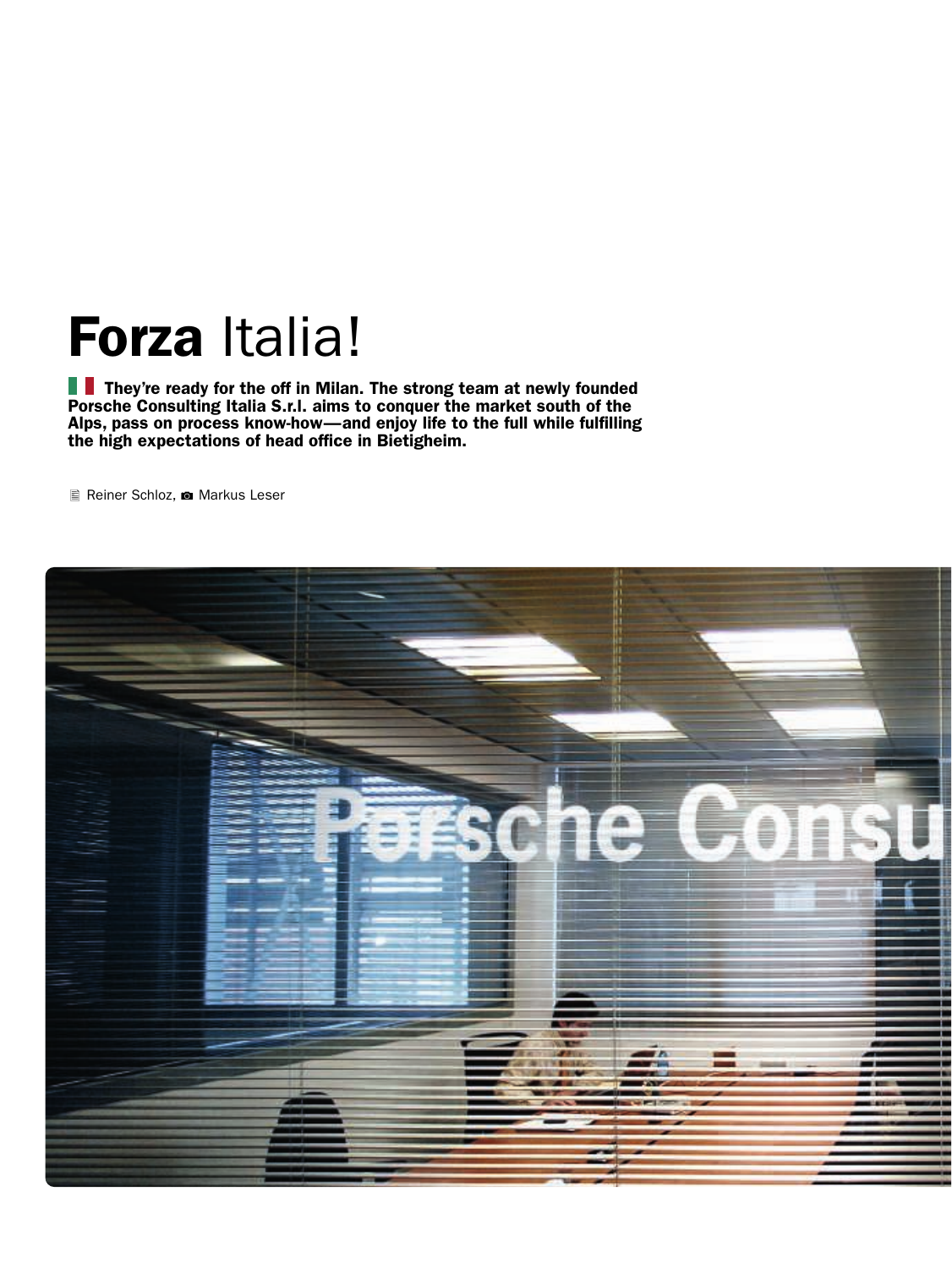Anna-Lucia Di Paolo usually starts her working day riding pillion on a Scarabeo. The scooter, piloted by colleague Valentina Mocchi, transports them safely through the chaotic rush-hour traffic to the Milan house of Porsche at Viale Vincenzo Lancetti 46. In the first-floor offices, the two ladies—along with consultant Anna Paola Ferioli—represent the attractive female fraction at Porsche Consulting Italia S.r.l. The duo supports their ten colleagues in their consulting work in pursuit of specified objectives with the same enthusiasm that can be sensed around every corner here. "You feel as if you're part of a sports team," says Anna Lucia Di Paolo. "We are euphoric, we high-five each other and enjoy even the small successes."

For the ladies, continuous improvements are as much part of everyday work as an espresso, whether they are making innovations in handling travel requests or  $\blacktriangleright$ 

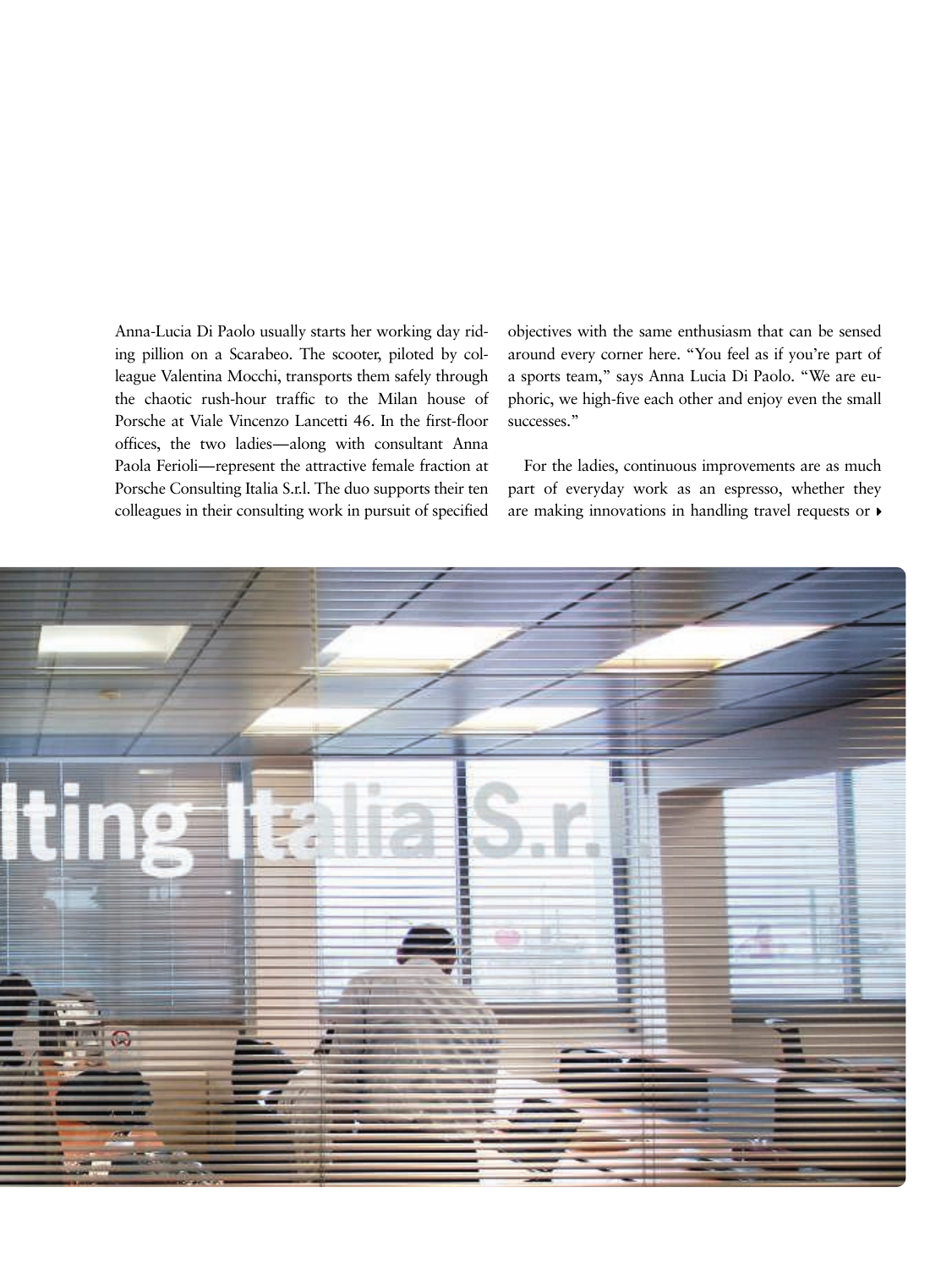

Attorney Federico Magno (l.) and head of division Nils Hof: "If the office is empty, business is going well"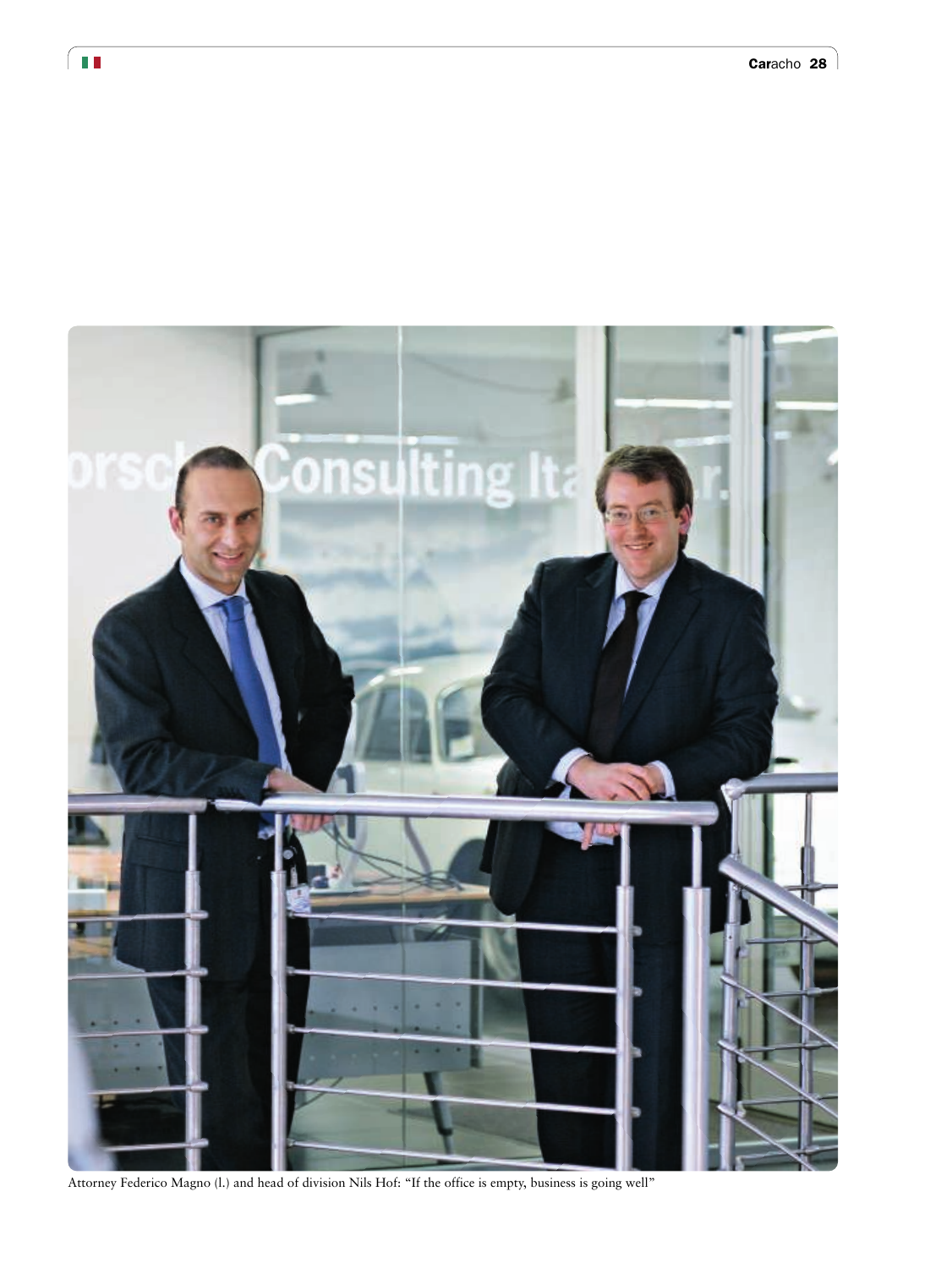ensuring strict ordering of the office supplies and forms on the cupboard shelves in accordance with the kanban principle. "Procuratore" Federico Magno and operational division manager Nils Hof call this "office Kaizen" and cite permanent change in the small details as one of the practical examples of the general corporate philosophy. According to Federico Magno, "We don't just sell Kaizen, we also live it ourselves."

The consultants at Porsche Consulting GmbH's first foreign subsidiary have moved into position—and are immediately fanning out again collectively as their period of service begins. On this Monday morning, Nils Hof is looking at the deserted workstations with great satisfaction. "There is an old consultant's saying," he declares. "If the office is empty, business is going well." In other words, the employees are out of the office, where they are needed. The consulting firm has handled around 30 projects in Italy since 1997; since November, it has been looking after 20 clients from the Milan office.

The "spirit" (Magno) of Porsche Consulting is blowing through northern Italy and its own offices, the result of the careful planning which is characteristic of the company. Using the Quality Gates system and their own map, Federico Magno and Nils Hof handled the establishment phase as if it was the start-up phase for series production of a new Porsche model. "Every week, we used the map to check how far on we were with the preparations, whether the framework budget was still correct and whether everyone had carried out their tasks," says Magno. In addition, in the past few years a number of qualified Italian-speaking consultants who wanted to undertake the adventure of working abroad at some point were taken on at Bietigheim. There is thus no shortage of lean management know-how and Porsche experience in Milan.

Now that they have a local presence, it is a matter of vigorously maintaining the good old traditions from home. Consultants working on customer sites have to  $\rho$ 



The elixir of life: the "Porsche espresso" Teamwork: Magno, Valentina Mocchi

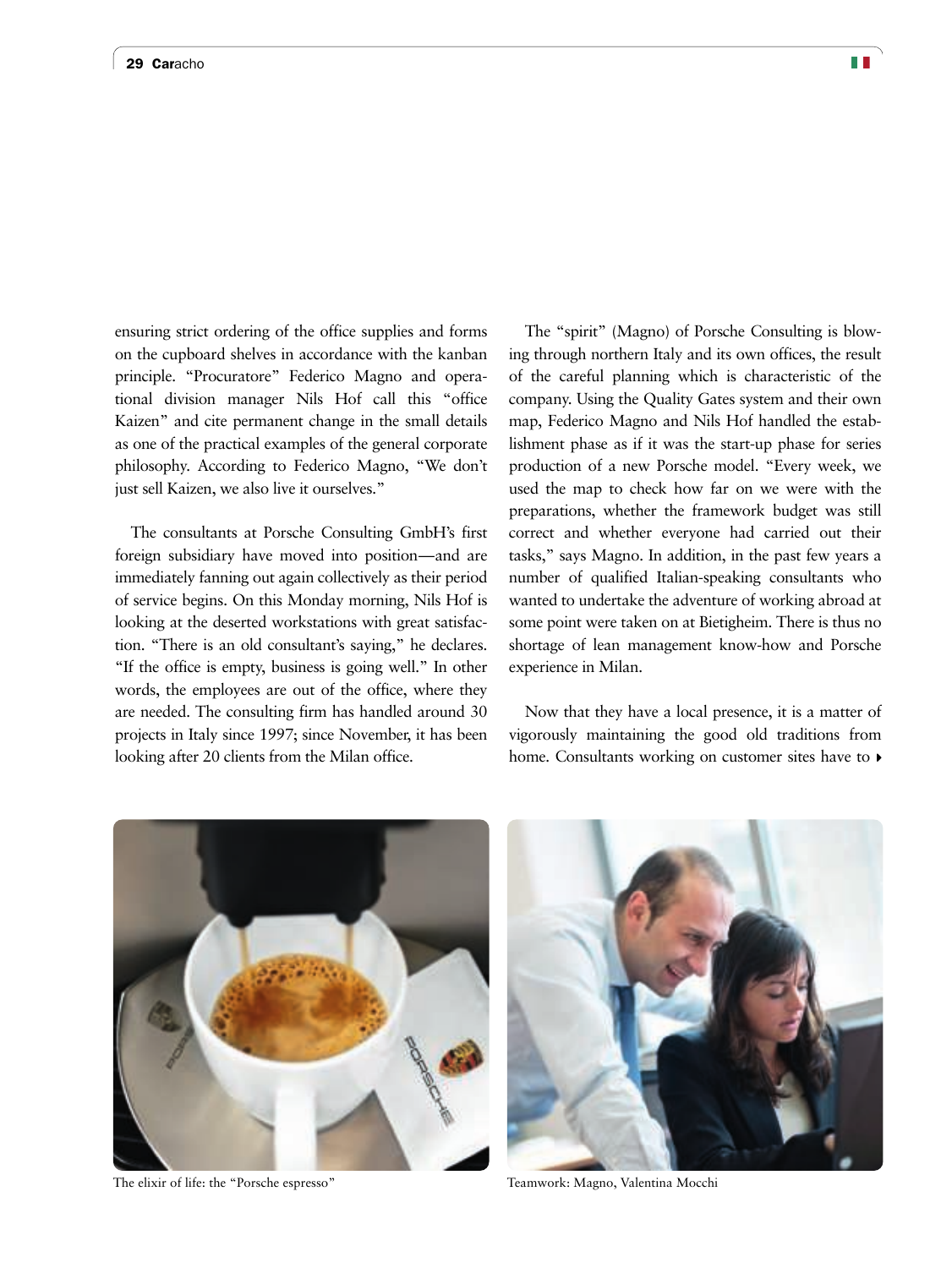wear dark trousers and the Porsche work coat. The dress code serves as a signal. "We don't visit customers just to talk, but to contribute," says Hof. Every Friday morning the team meets in the office to share breakfast. Over Anna-Lucia Di Paolo's home-baked pumpkin seed bread, everyone says how the week has gone and what can be improved. When the ritual was introduced and the projector displayed the first chart on the wall, the clock on the computer read 9.11. "Since then, we've called it our nine eleven meeting," explains Magno.

Sometimes symbolism strengthens belief. And in Milan the belief is unshakeable. "We didn't simply set up an outpost in Milan," says Magno. "Instead, we staffed it with experienced people from head office who are just closer to their customers now." Italians who join the team have to be able to speak German, the office language. "Everything we sell to our customers here comes directly from Porsche," explains Magno, an Italian. "And Porsche is German." The close connection to head office is part of the agenda. Once a month, Eberhard Weiblen, managing director of Porsche Consulting, comes to Milan so that his governors can report to him on the state of affairs.

The Milan crew is proud to be something of a guinea pig for the internationalization of the consulting firm. They are only a 45-minute flight, or just under a 600 km drive, from Stuttgart. Near enough to the centre of things and yet also far enough away. There is also a tradition behind the link to Italy. Companies from the aeronautical and commercial vehicle sector, companies from the automotive supplier industry and subsidiaries of German corporate groups are long-term customers.

Everyone in Milan is ready for the off, at work and in their personal lives. Anna-Lucia Di Paolo sometimes feels as if she is back in her childhood. When she was a little girl, Milan for her was the great cathedral. Her mother comes from Apulia, her father from Sicily; she was born and grew up in Germany but they visited her aunt in Milan three or four times a year. And little Anna-Lucia



History meets future: A Porsche 356 marks the entrance to Porsche Consulting Italia

T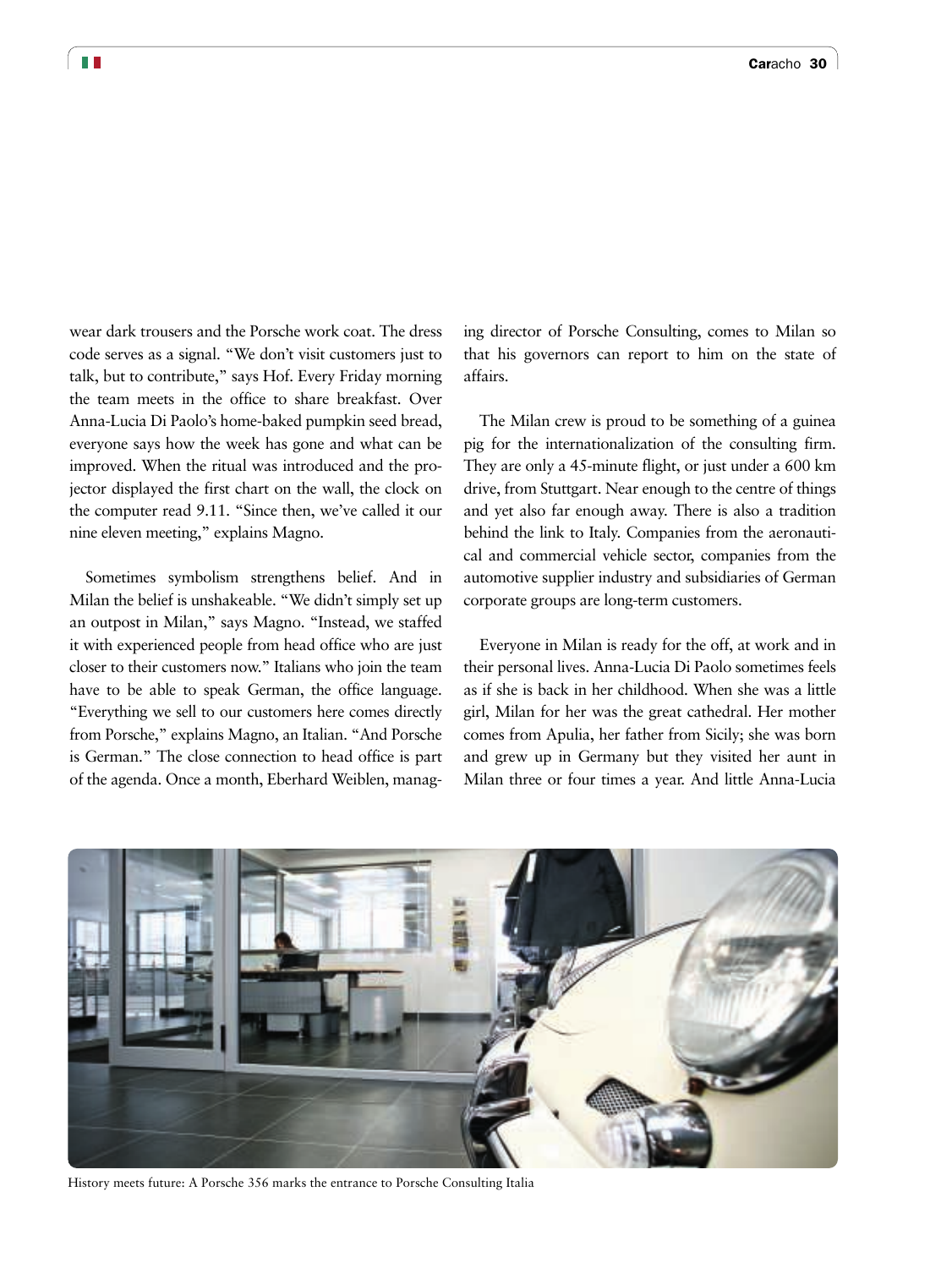

Relocation work: A map was used to plan the launch in Italy in the same way as the start-up of series production for a new Porsche model

always insisted on a trip to the cathedral. "I had to feed the pigeons after all." Now, she is living in her homeland for the first time, and has a weekend marriage. Her husband could not leave his company behind.

For Valentina Mocchi, her career path from Porsche Consulting in Bietigheim has led her directly back home to her parents. She was born in Milan but brought up speaking German: her kindergarten, primary school and grammar school were German. "That's the way my parents wanted it." After her school-leaving exams, she studied business management and worked for a Milan finance company for two years. "I wanted to use my German—and no longer had any opportunity to do so," she recalls. So it was lucky that at that time Porsche Consulting was urgently looking for interpreters for its projects in Italy. In Mocchi's words, "We had one conversation and I went to Bietigheim immediately." That was barely two years ago, and now she is back again.

Back then, contact with Italy was via Federico Magno. The man from Padua came to Porsche Consulting in 1999—as an intern. His first task was to determine a possible site for an Italian office for the company. Rome? Turin? Bologna? Even then, he believed that there was no alternative to Milan. The points in its favour were the transport links, with two airports, the railway line and motorways, as well as the fact that Italy's industry is located in the north of the country. Milan also has the attraction of being Italy's financial centre.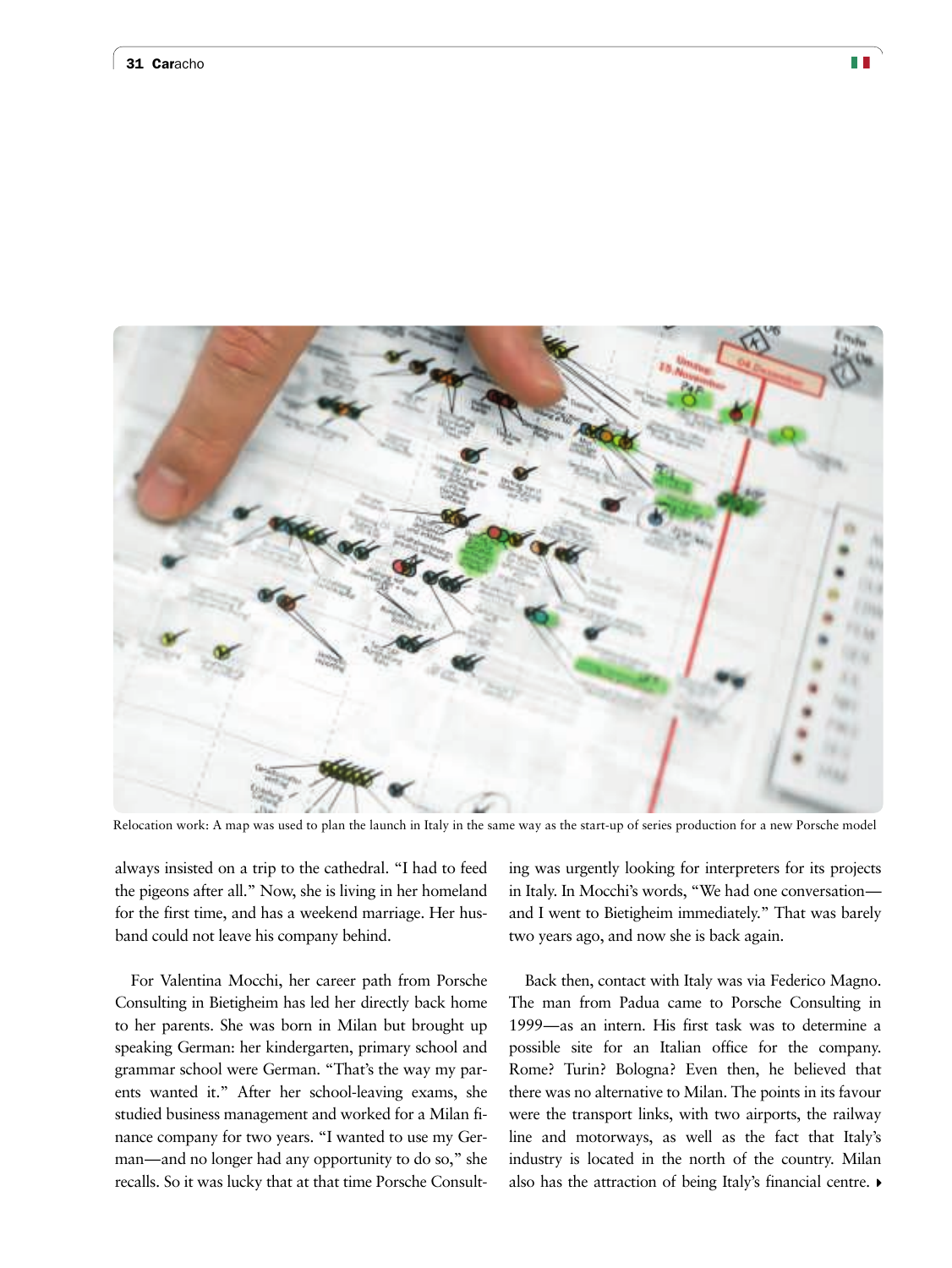The entire supply industry for the automotive sector including Porsche suppliers—is located in Lombardy and Piedmont; the Italian medium-sized companies are grouped around Padua and Bologna. "What we still lacked at that point in time was the necessary turnover," recalls Magno. "It had to exceed the threshold of two million euro."

In the last financial year, Porsche Consulting had a turnover of 31.9 million euro; the share accounted for by foreign business rose to 23.5 per cent. Italy is far ahead—and expectations are high. In future, activities on the Italian market are to make up around ten per cent of turnover. The conditions are favourable. Since the introduction of the euro, Italy's economy is more dependent than ever on quality, efficiency and process stability in order to remain competitive on the international stage. Not a bad situation for a company which is basically the only consultancy firm in Italy to teach lean production and lean management. "The Porsche name is a draw," says Magno. He explains his vision for the future: "We will implement Japanese methods with German single-mindedness coupled with Italian imagination and flexibility."

There is no shortage of initial aid. At the start of November, second-hand cars were still parked on the 113 square metres of office space at the Milan house of Porsche. "The rent is a real gift," says Magno. And Porsche Italia, based in Padua, has actively taken the newcomer under its wing by providing help with marketing matters. As Magno puts it, "Although they really have nothing to do with us, they have been very helpful to us. It's not normal, it's Porsche."

The team wants to do justice to all of this in its new old home. The employees find it easy to live with the constant changes. "There is now a ban on feeding the pigeons at the cathedral," says Anna-Lucia Di Paolo.  $\triangleleft$ 



Near to the customers: Projekt Manager Simone Cigada



The dynamic duo speeds: Anna-Lucia Di Paolo (l.), Valentina Mocchi

T